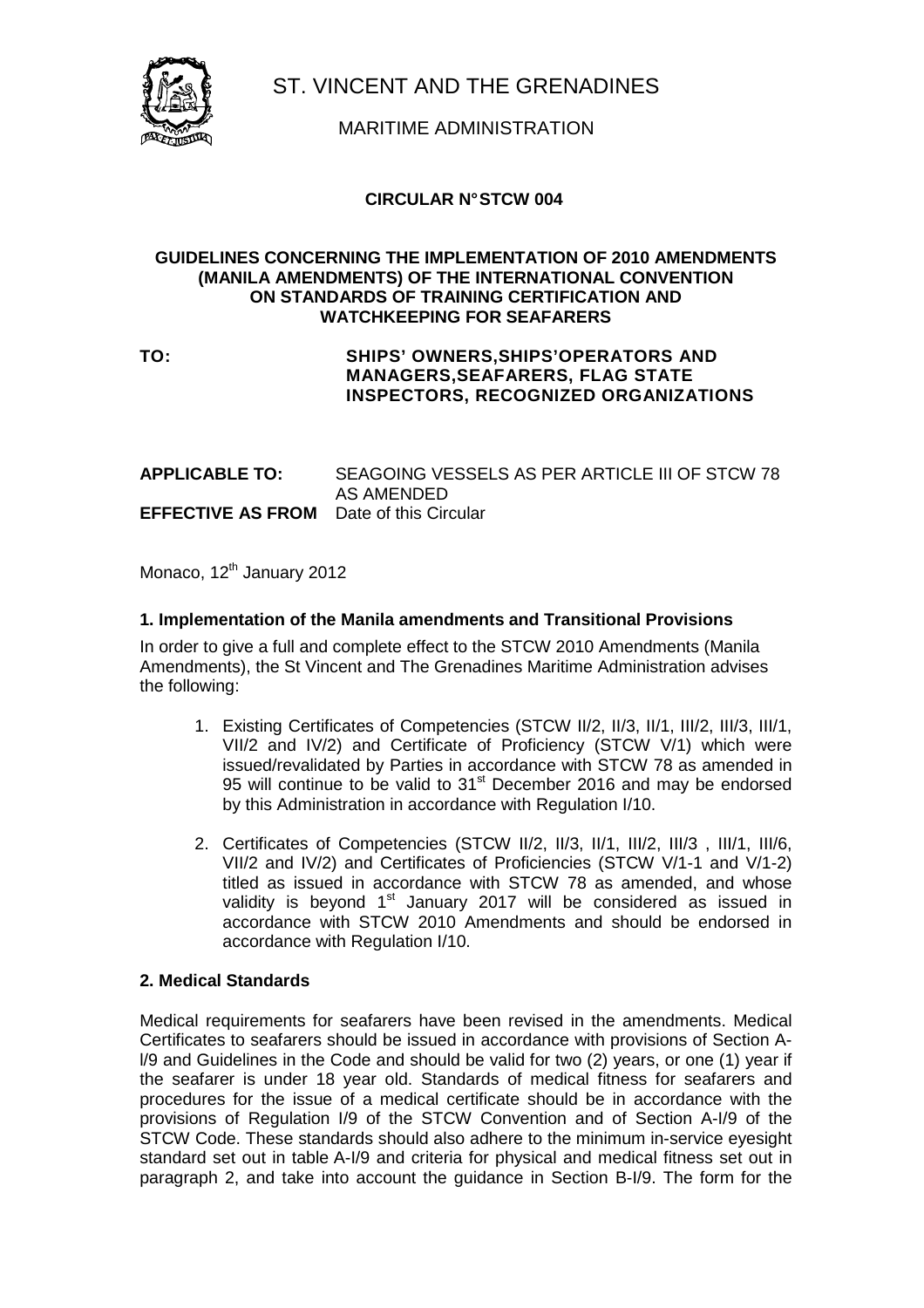medical certificate should be in accordance with the latest IMO/ILO/WHO requirements. Each candidate for certification should:

- not be less than 16 years of age;
- provide satisfactory proof of his/her identity; and
- meet the applicable medical fitness standards established in accordance with the latest IMO/ILO/WHO requirements.

2.1 Medical certificates should remain valid for a maximum period of two (2) years unless the seafarer is under 18 year old in which case the maximum period of validity should be one (1) year.

If the period of validity of a medical certificate expires in the course of a voyage, then the medical certificate will continue to be in force until the next port of call where a recognized medical practitioner is available, provided that the period does not exceed three (3) months.

In urgent cases it will be permitted for a seafarer to work without a valid medical certificate until the next port of call where a recognized medical practitioner is available, provided that:

- the period of such permission does not exceed three (3) months ; and
- the seafarer is in possession of an recent expired Medical Certificate.

This Administration recognizes medical practitioners approved by competent authorities of States which are parties of STCW. The Owner and Seafarer should ensure that a medical practitioner responsible to assess the seafarers' medical fitness and to issue a medical fitness report is recognized by the State which is a party of STCW.

Medical certificates issued under the 1995 STCW amendments should not have validity beyond 31<sup>st</sup> December 2016.

## **3. Watchkeeping Arrangements**

3.1 Pursuant to STCW 2010 Amendments, and more particularly to Chapter VIII of the Convention and Code which enters into force as from  $1<sup>st</sup>$  January 2012, St Vincent and The Grenadines Maritime Administration informs the Companies, Masters, Officers and all watch keeping personnel that the requirements, principles and guidance set out in the STCW Code, Section A-VIII/1 should be observed in order to ensure that a safe continuous watch or watches appropriate to the prevailing circumstances and conditions are maintained on all seagoing ships at all times.

3.2 Masters should ensure that watchkeeping arrangements are adequate for maintaining a safe watch or watches, taking into account the prevailing circumstances and the following conditions:

- 1. officers in charge of the navigational watch are responsible for navigating the ship safely at all times during their periods of duty, when they are physically present on the navigating bridge or in a directly associated location such as the chartroom or bridge control room;
- 2. radio operators are responsible for maintaining a continuous radio watch on appropriate frequencies during their periods of duty;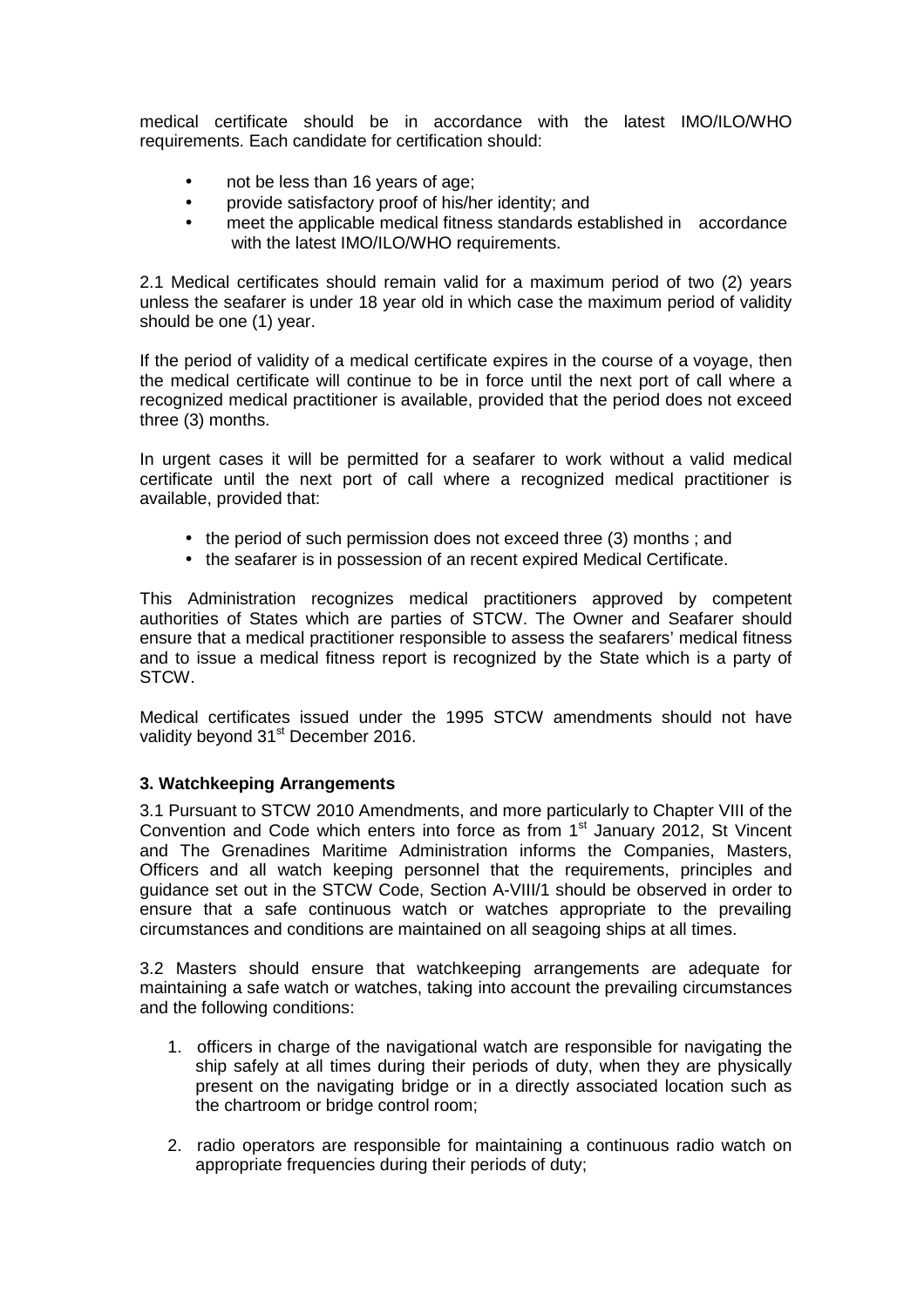- 3. officers in charge of an engineering watch, as defined in the STCW Code, under the direction of the chief engineer officer, should be immediately available and on call to attend the machinery spaces and, when required, should be physically present in the machinery space during their periods of responsibility;
- 4. an appropriate and effective watch or watches are maintained at all times for safety purposes, while the ship is at anchor or moored and, if the ship is carrying hazardous cargo, the organization of the watch or watches takes full account of the nature, quantity, packing and stowage of the hazardous cargo and of any special conditions prevailing on board, afloat or ashore; and
- 5. as applicable, an appropriate and effective watch or watches are maintained for security purposes.

# **4. Rest Periods**

4.1 St Vincent and The Grenadines Maritime Administration advises that watch systems should be arranged so that the efficiency of all watchkeeping personnel is not impaired by fatigue. Duties should be organized so that the first watch at the beginning of a voyage and subsequent relieving watches are sufficiently rested and fit for duty.

4.2 Danger posed by fatigue of seafarers should be taken into account. Masters, officers and ratings on watchkeeping duties which involve designated safety, prevention of pollution and security duties should have the following minimum rest period:

## **1. a minimum of ten (10) hours of rest in any 24 hour period;**

## **2. 77 hours in a seven (7) day period.**

4.3 Hours of rest should not be divided into more than two periods, one of which should at least be of six (6) hours in length, and the intervals between consecutive periods of rest should not exceed fourteen (14) hours

4.4 The requirements for rest periods laid down in items (a) and (b) need not be maintained in case of an emergency or in other overriding operational conditions.

4.5 Accordingly, the Master may suspend the schedule of hours of rest and require a seafarer to perform any hours of work necessary until the normal situation has been restored. As soon as practicable after the normal situation has been restored, the Master should ensure that any seafarers who have performed work in a scheduled rest period are provided with an adequate period of rest.

4.6 Musters, fire-fighting and lifeboat drills, and drills prescribed by international instruments, should be conducted in a manner that minimizes the disturbance of rest periods and does not induce fatigue.

4.7 When a seafarer is on call, such as when a machinery space is unattended, the seafarer shall have an adequate compensatory rest period if the normal period of rest is disturbed by call-outs to work.

4.8 This Administration allows exceptions from the required hours of rest in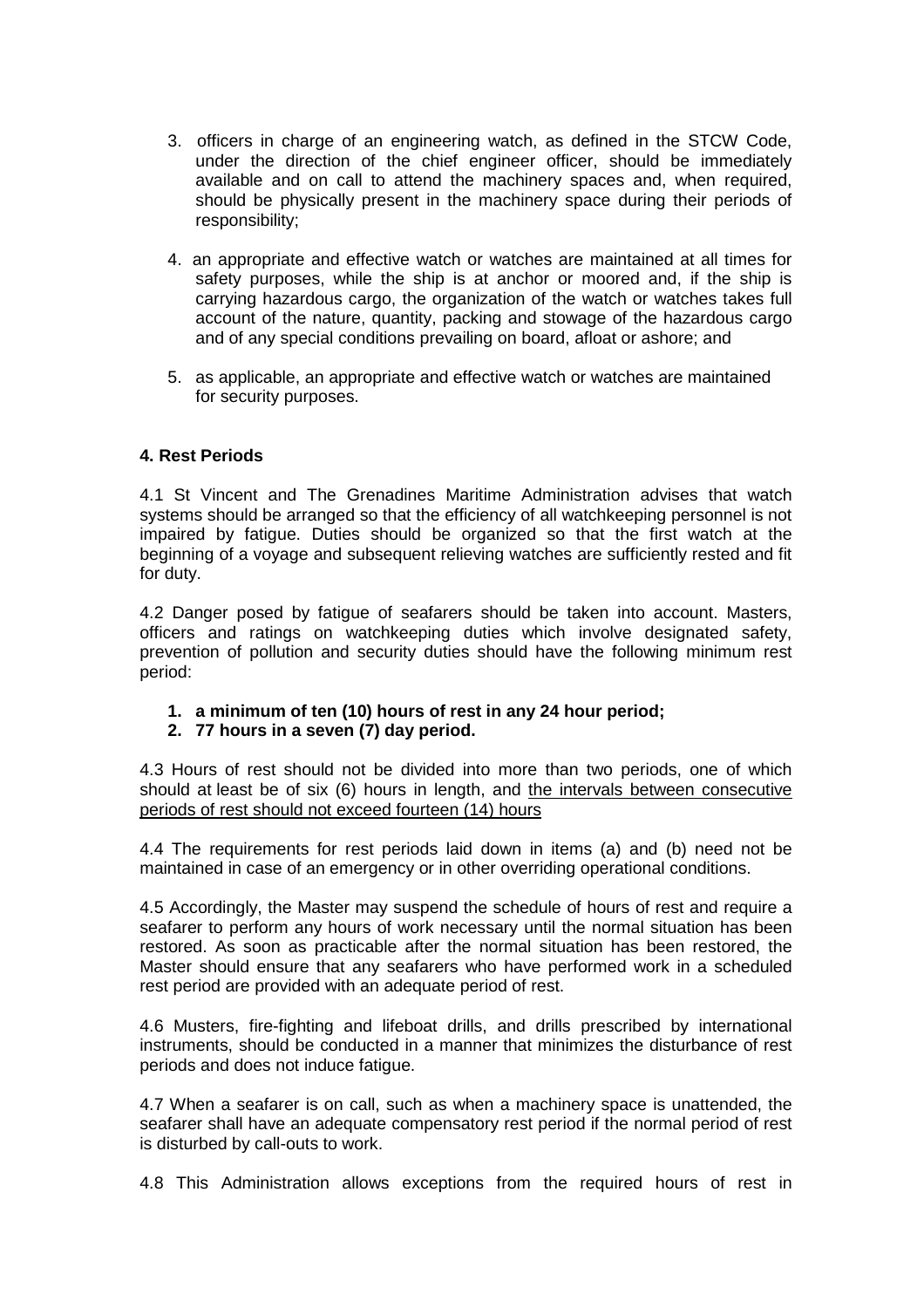paragraphs 3.2.2 and 3.3 above provided that the rest period is not less than 70 hours in any seven (7) day period.

4.9 Exceptions from the weekly rest period provided for in paragraph 3.2.2 should not be allowed for more than two consecutive weeks. Intervals between two periods of exceptions on board should not exceed twice the duration of the exception.

4.10 Hours of rest provided for in paragraph 4.1 may not be divided into more than three (3) periods, one of which should at least be of six (6) hours and neither of the other two (2) periods should be less than one hour. Intervals between consecutive periods of rest should not exceed fourteen (14) hours. Exceptions should not extend beyond two 24 hour periods in any seven (7) day period.

4.11 Watch schedules should be posted where they are easily accessible. The schedules should be established in a standardized format in the ship's working language or languages and in English.

4.12 The seafarers' records of daily hours of rest should be maintained in a standardized format, in the ship's working language or languages and in English to allow monitoring and verification of compliance with the provisions of this section to Port State Control Officers and Flag State Inspectors.

4.13 The seafarers should receive their copy of the records. This copy should be endorsed by the Master or by a person authorized by the Master and by the seafarers.

4.14 Flag State Inspectors and ISM Auditors should verify the compliance with the rest period during the Annual Flag State Inspections and ISM Audits. Hours of rest are also subject to Port State Control. Non-compliance may result in penalties to the Company and Master by this Administration.

#### **5. Prevention of drug and alcohol abuse**

5.1 Drug and alcohol abuse directly affect the fitness and ability of a seafarer to perform watchkeeping duties or duties that involve safety, prevention of pollution and security duties.

5.2 Seafarers found to be under the influence of drugs or alcohol should not be permitted to perform watchkeeping duties or duties that involve safety, prevention of pollution and security duties, until they are no longer impaired in their ability to perform these duties

5.3 For the purpose of preventing alcohol abuse, a limit of 0.05% blood alcohol level (BAC) or 0.25 mg/l alcohol in the breath or a quantity of alcohol leading to such alcohol concentration for Masters, Officers and other seafarers while performing safety, security and marine environmental duties should be strictly followed.

5.4 Flag State Inspectors and ISM Auditors should randomly verify the blood alcohol level during the Annual Flag State Inspections and ISM Audits. It may also be subject to Port State Control Inspection. Non-compliance may result in penalties to the Company and Master by this Administration.